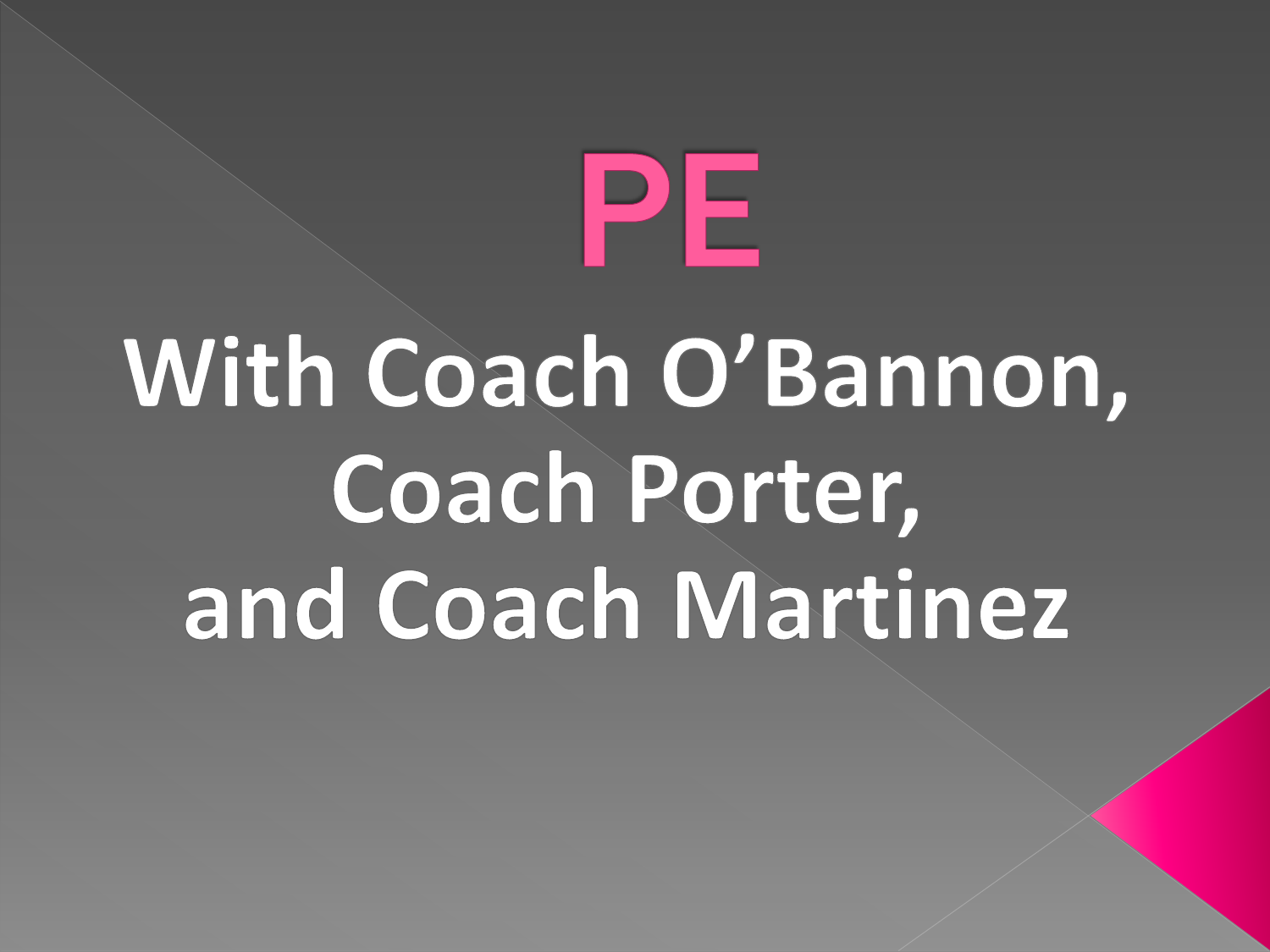# **Class Rules**

- **Be on time!**
- Be prepared to participate daily
- Show respect to others, their property, yourself, and to all teachers.
- No bullying!!!! If you witness bullying at any time, please report it to a coach or administrator immediately.
- **Place any/all belongings in cubby.**
- **Come with a positive attitude and ready to** workout!!!
- NO GUM ALLOWED IN GYM!!!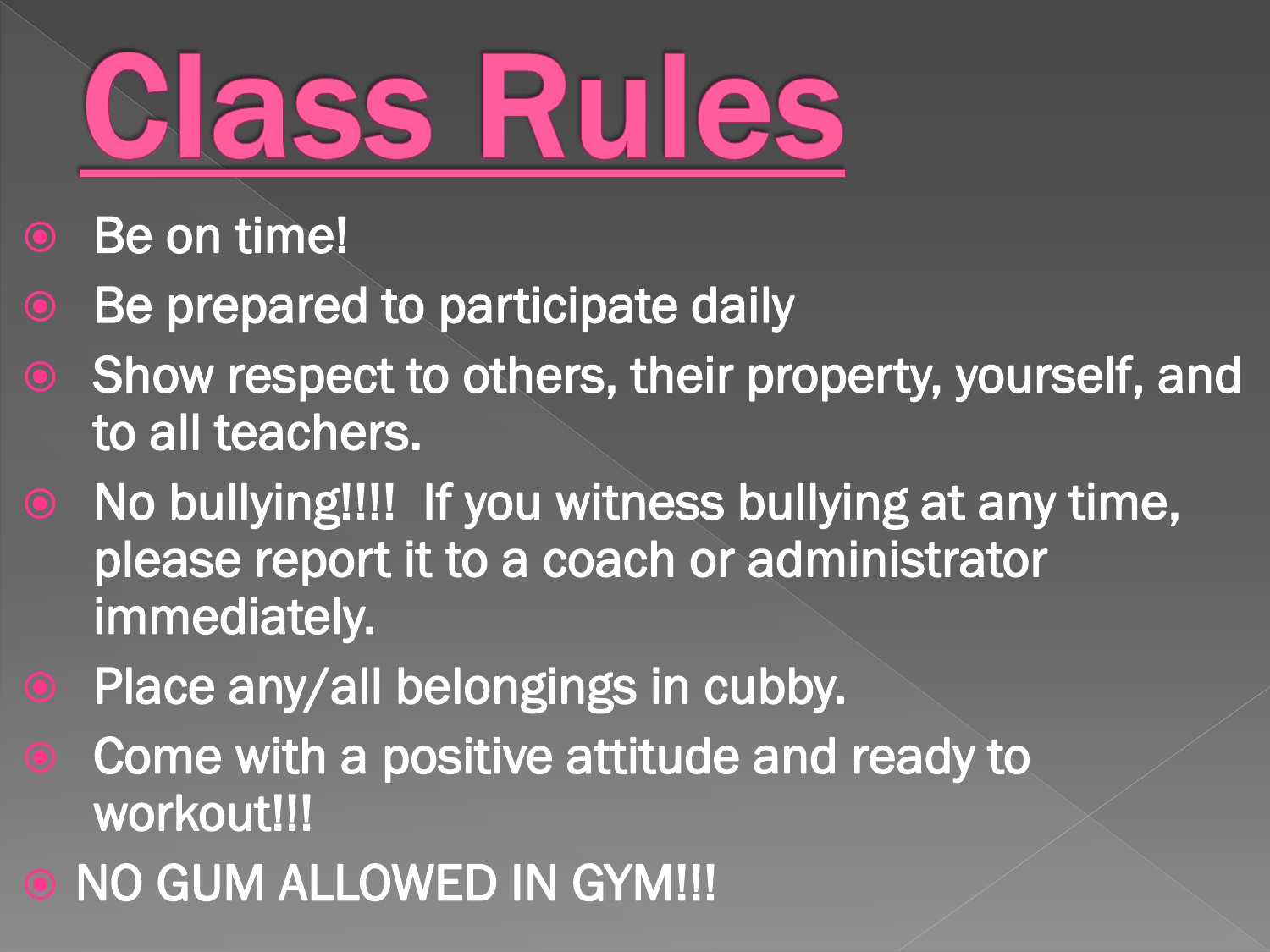### Consequences

**. Warning by coach** 

- **OConference with student and** coaches
- D-hall, written assignments, and/or conditioning
- **OOffice visit with Vice Principals**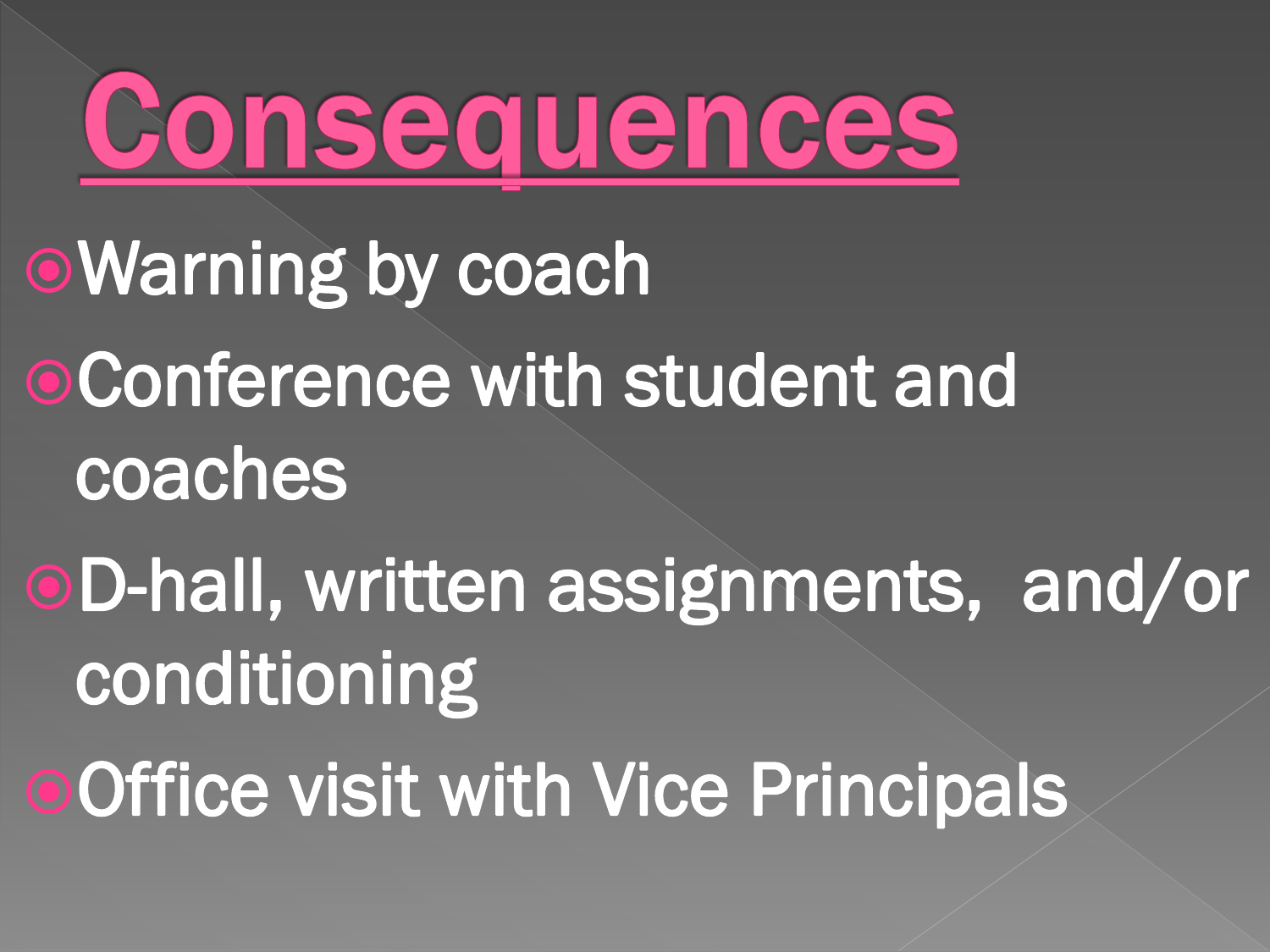### **Proper Attire Needed Daily**

#### **• Athletic shoes**

#### Grade will be affected if improper shoes are worn.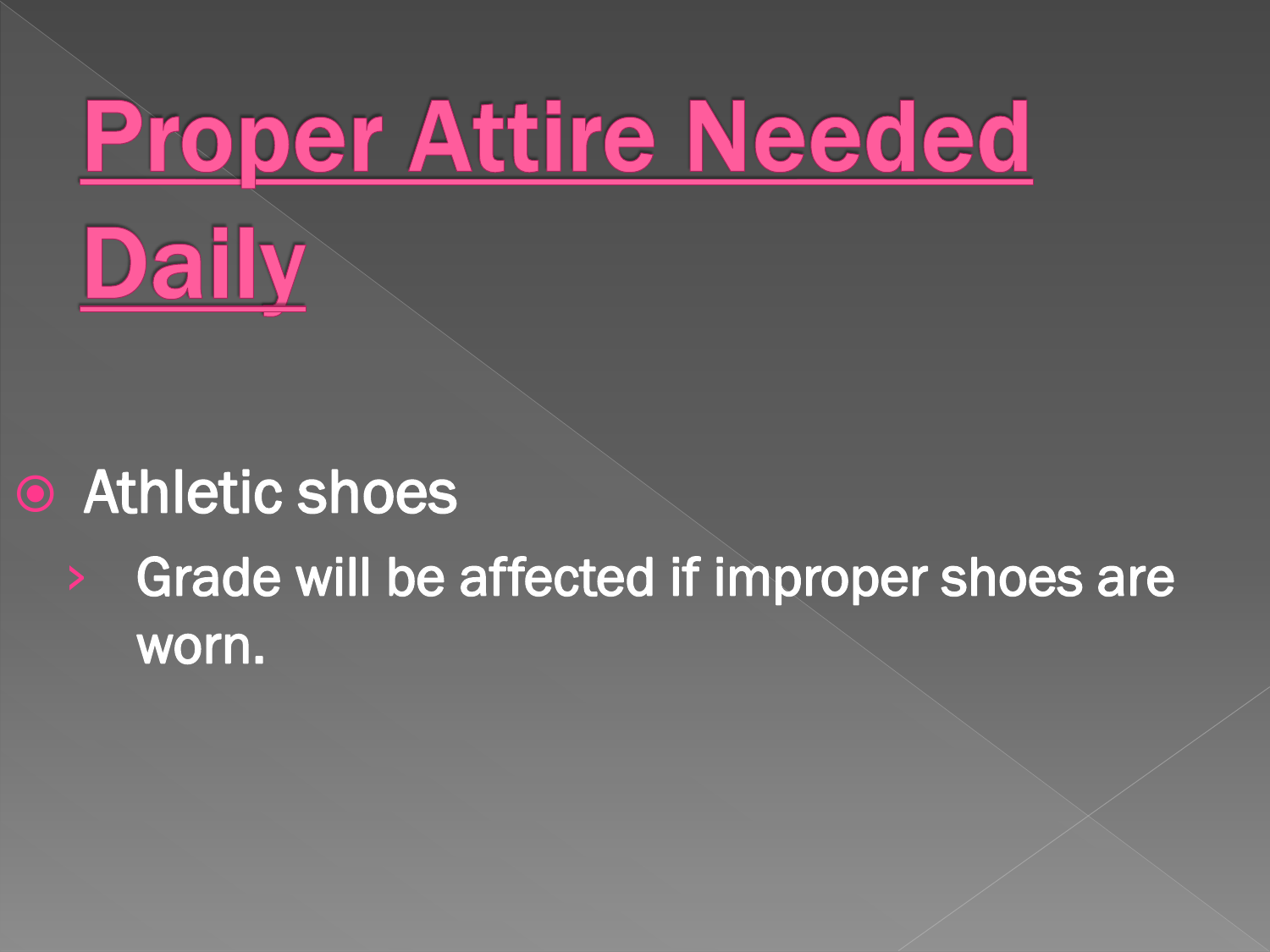### **Student Expectations**

- **OCome to class prepared with the** required shoes.
- Workout to your fullest potential. **OListen when a Coach is talking. • Take care of equipment.**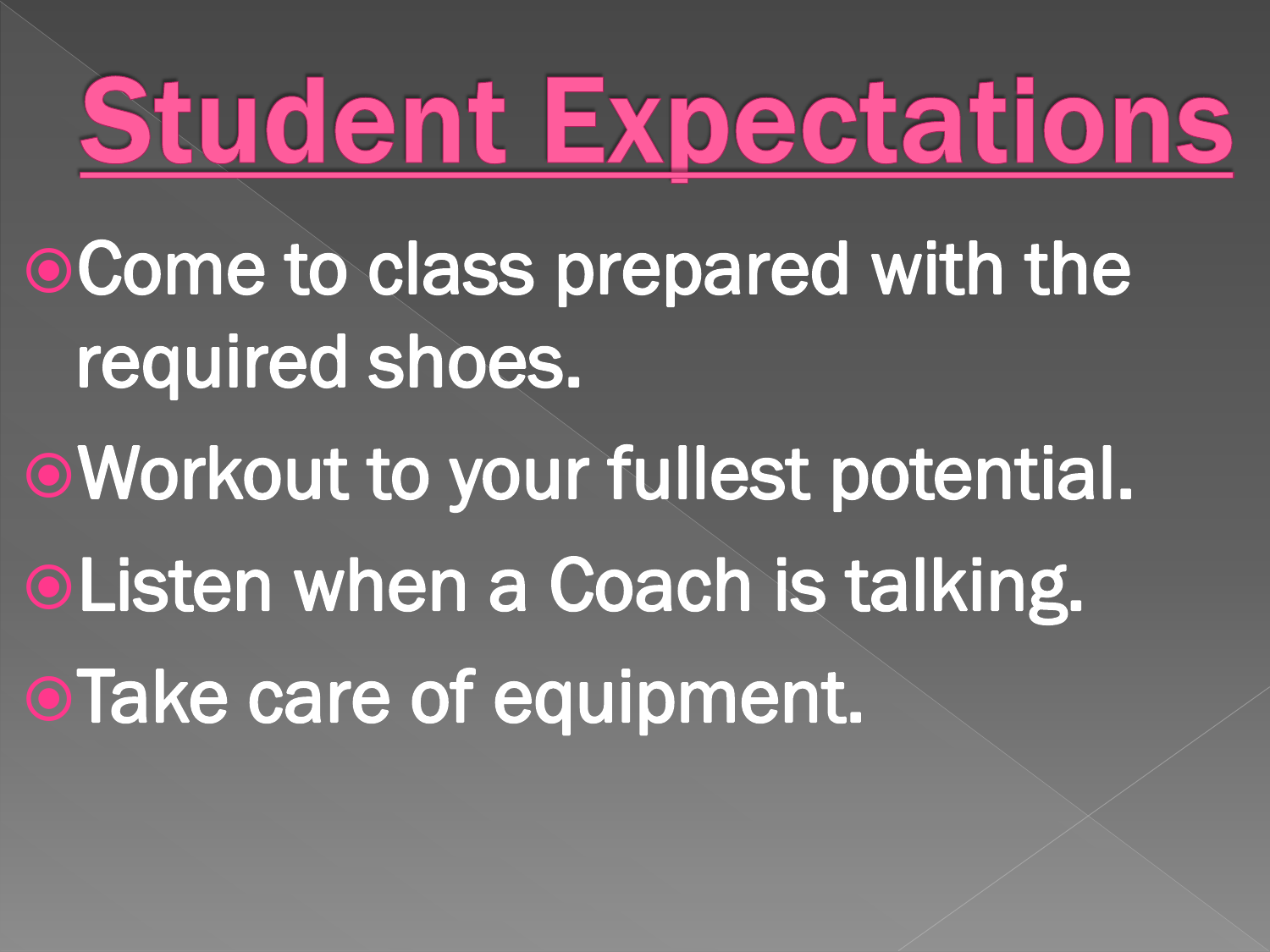## Injury/Illness:

- If you are unable to participate in PE due to illness or injury, a note from a parent/guardian must be taken to the nurse before school starts. The nurse will give you a pass and/or copy the note to give to a coach. Please be aware that a written assignment may be assigned to students who are unable to participate. Your grade may be affected if a note is not given. If you are injured please have the doctor write us a detailed note of what you can and cannot do in PE and when she will be able to fully participate.
- Also, you need to approach a coach and let them become aware of any injuries or illnesses that may develop during the PE class. Students are encouraged to use a buddy system. If you notices your buddy not feeling well, acting funny, or injured, the buddy will need to notify a coach.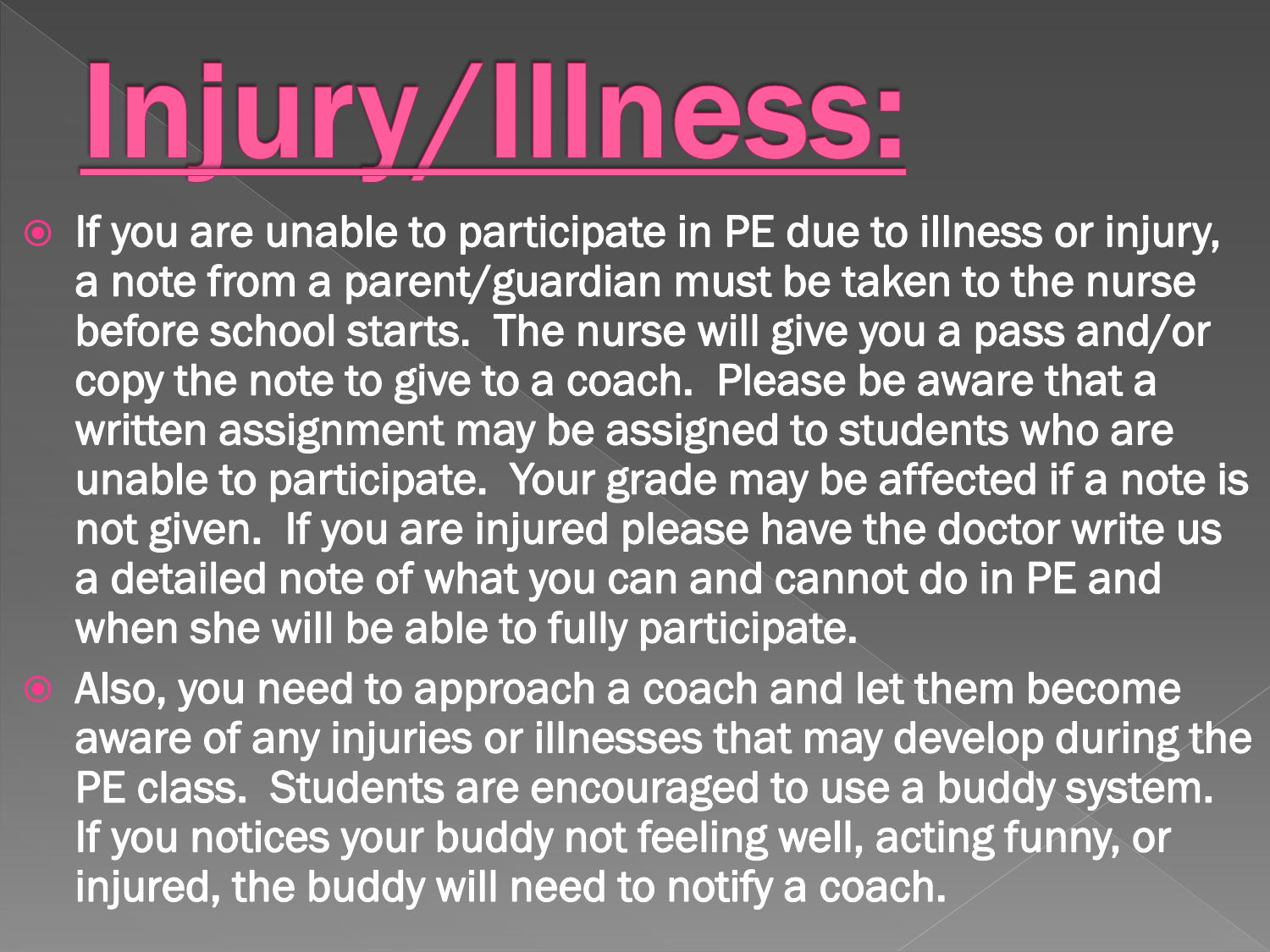## Inhalers/Allergies:

- **Please notify a coach if your have asthma or** allergies.
- Students should use their inhaler before PE class if needed. This can be arranged with the nurse.
- **Please realize that we expect you to run if you have** asthma. We do understand asthma, but running can help strengthen lungs and decrease some affects of asthma.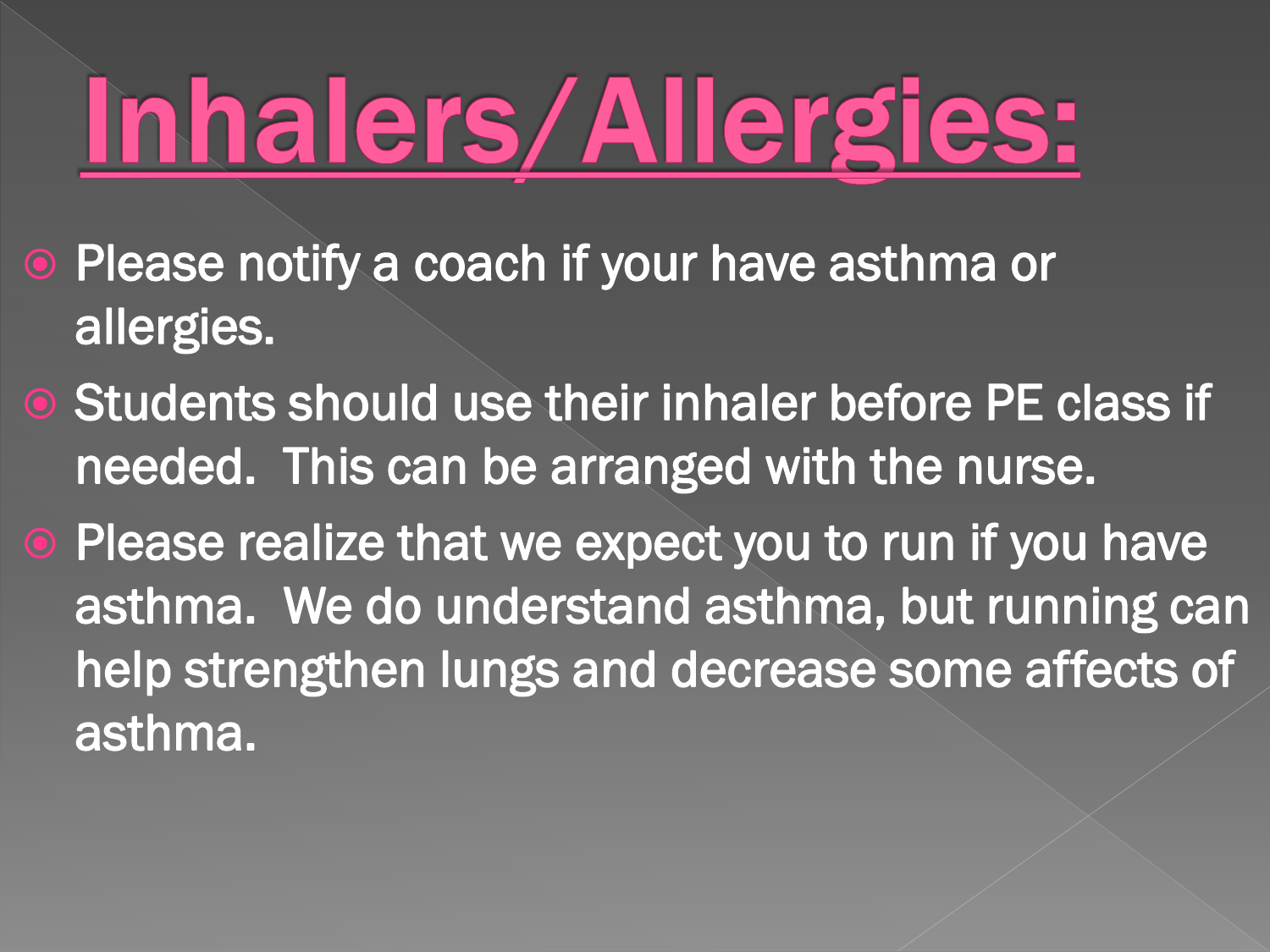

Students need to use the restroom before starting their PE workout. Workouts are typically around 30 minutes and we encourage students to use the restroom before or after so the workout is not interrupted.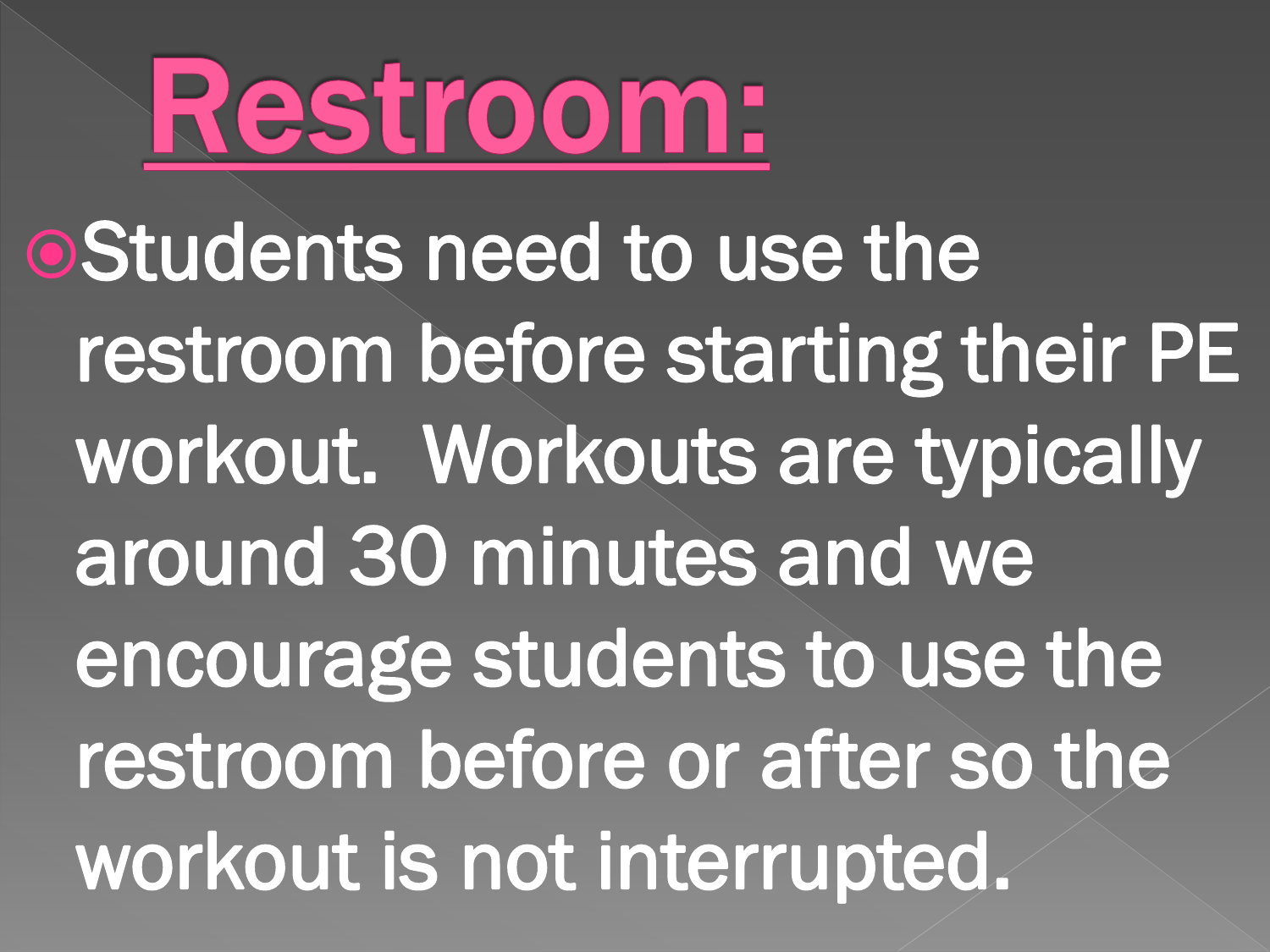## Grading

**• Grading is based on participation and effort.** 

- $\bullet$  One overall grade is given per week.
- **Students can earn thirty three points per day for** participating. Students that follow class procedures and participate correctly will earn 100 points for the week.
- Points are deducted for no shoes, little effort, sitting out without a note, and not completing health assignment. Health assignments will be given to students that are not participating and points will be given for that assignment.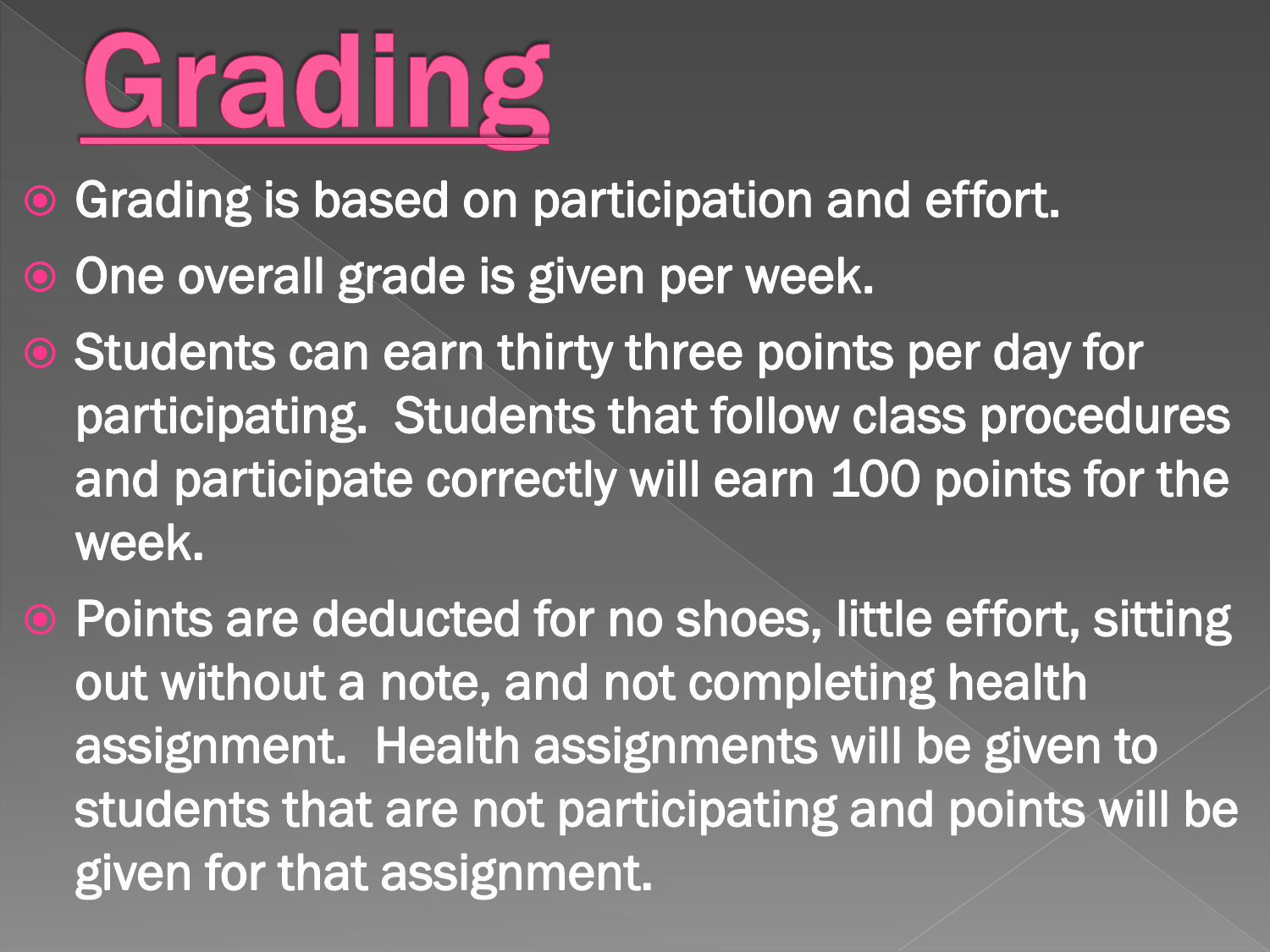#### Your PE Schedule

- You will have PE three days a week, Computer Tech class one day, and library one day.
- We take attendance daily and make sure you are in the correct class.
- $\bullet$  To figure out, look at your schedule.
	- Line 1 reads "Library" information. Look under days met for your library day.
	- Line 2 reads "Computer Lit" information. Look under days met for your computer day.
	- The left over days are your PE days.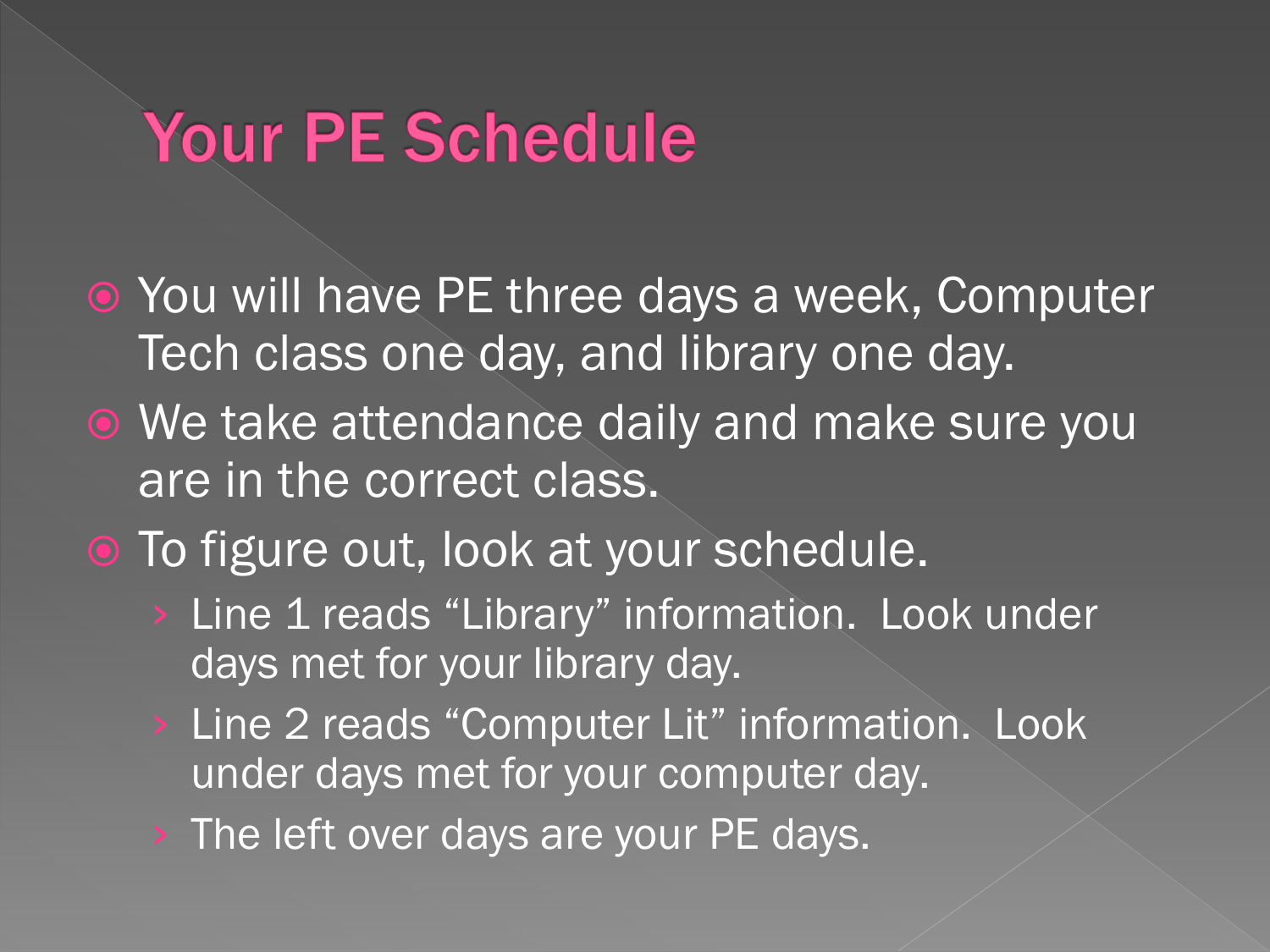### **A** or B???? **\*THIS HAS NOTHING TO DO WITH YOUR** SCI/SS day.

#### Look under the 'Room' column.

- › If you have an "A" after 'Li' then you have Library, Computers, and PE during the first part of specials.
- › If you have a 'B' after 'Li' then you have Library, Computers, and PE during the second part of specials.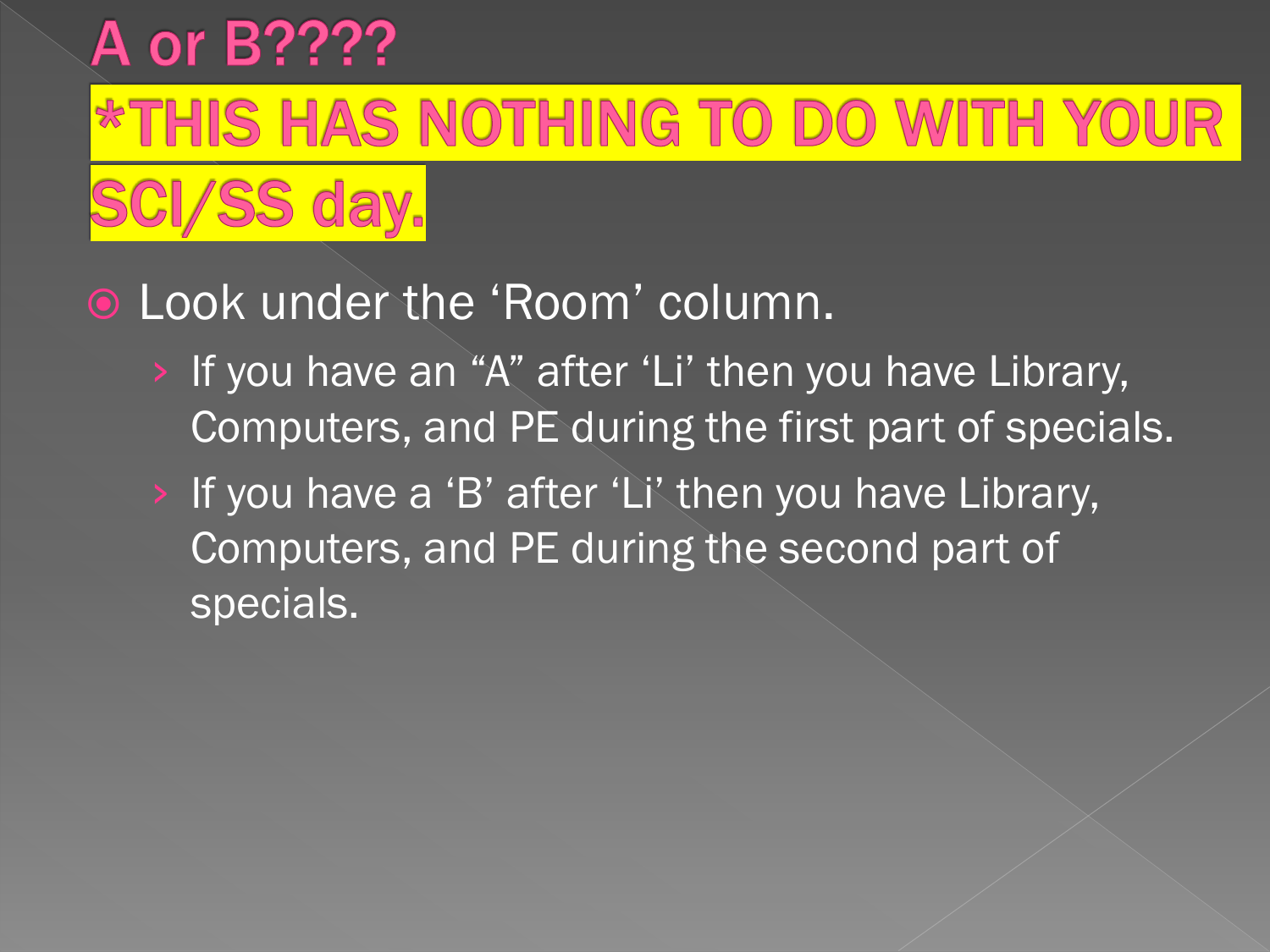#### What will we do this year in PE?

**• Fitness Gram** • Kickball / softball / baseball **Soccer O** Bowling **•** Hockey **•** Badminton **•** Volleyball **•** Football **•** Field day